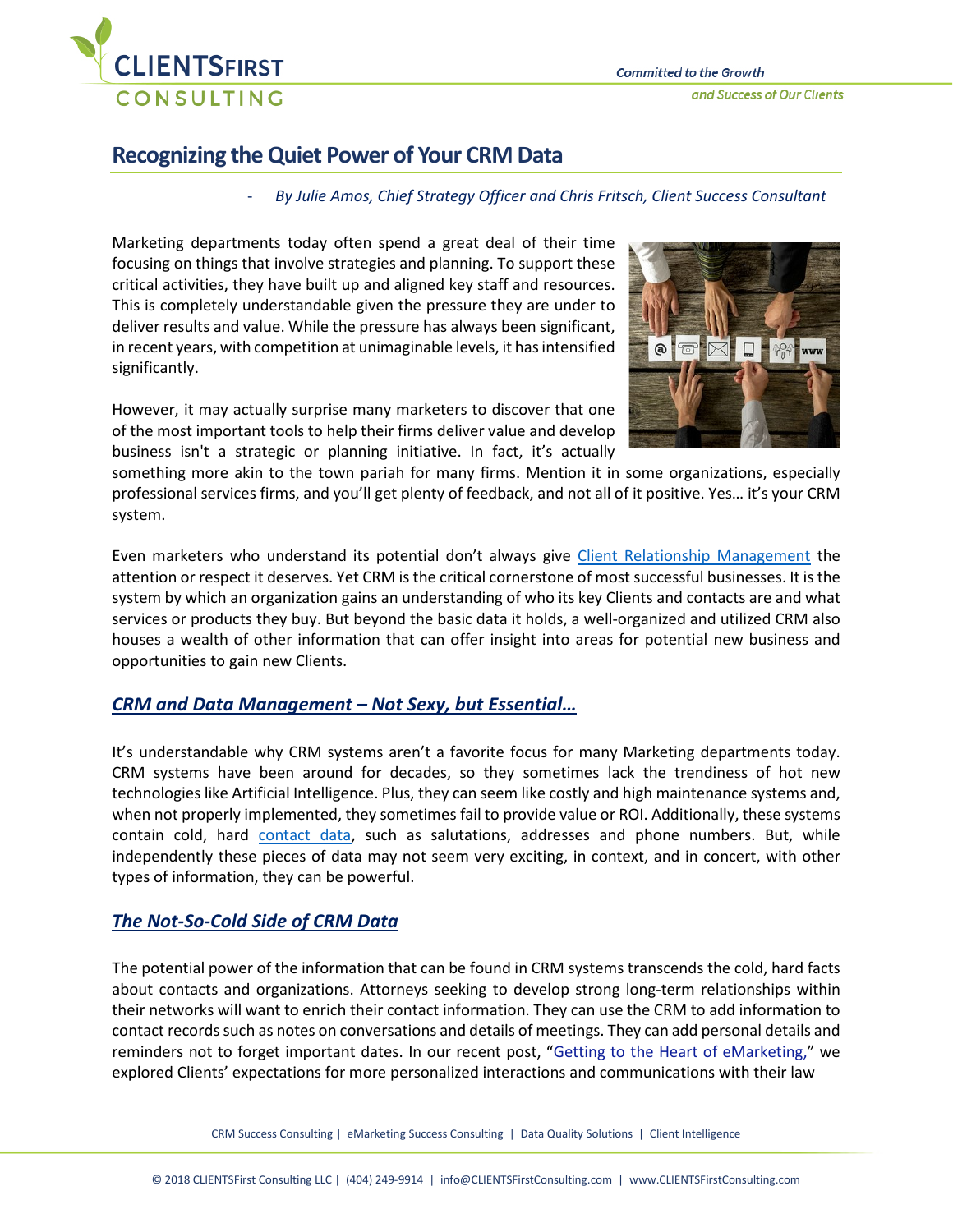firms. The CRM system is the most efficient way of tracking Client information to support this effective communication, which can ultimately lead to business development.

Clients also expect law firms to function as firms, not collections of individual attorneys sharing office space. They expect that no matter who they speak with, the firm representative will have some knowledge of them and the history with the firm. What organization do they work for? Who is the relationship attorney? What types of work is the firm doing for them? Additionally, an attorney speaking to a Client should be able to see that they recently read one of the firm's articles or attended a firm event and that they are also currently working with several other attorneys in other practice groups. Some firms even take this a step further, noting details like drink preferences for Clients who visit the office. What a nice personal touch that can really set the firm apart.

The CRM system can provide quick and easy access to all these types of information as well as information about the Client's subscriptions, interests and activities. More importantly, the CRM provides an excellent platform for attorneys to access information about the Client's current business information and legal challenges, so an attorney can be well prepared to start a business development conversation about potential legal needs.

## *The Firm's Most Valuable Assets… Its Relationships*

Another area where the CRM can provide significant value is relationship identification and expansion. Perhaps the firm wants to do business with a company that is not currently a Client, but they are having trouble finding any active contacts to reach out to at the company. An ERM or Enterprise Relationship Management tool that is linked to the CRM may be able to identify an active contact within the firm who has a personal relationship with a key contact at the target company via e-mail connections. Additionally, there may be alumni information in the CRM that could identify a former firm attorney who now works for the company that the attorneys could contact. These are just a few examples of how CRM tools and data can provide value for relationship expansion and business development.

## *Strategy and Planning*

For firms that are focused on strategies and planning, here is the good news: CRM only works if it is executed strategically, and it requires a great deal of planning. Each firm will have different goals and each firm's needs and requirements will be unique.

For example, some firms may want to target geographically, while others may have an industry focus. CRM can help a firm to execute either strategy. For instance, doing geographic address searches can help the firm to target market for regional events, while adding data for key industries to Client records can help the firm to segment for industry seminars or events.

Firms that get real value and ROI from their CRM system are spending the time up front to put together a strategy and execute their plan.

**CRM Success Consulting | eMarketing Success Consulting | Data Quality Solutions | Client Intelligence**